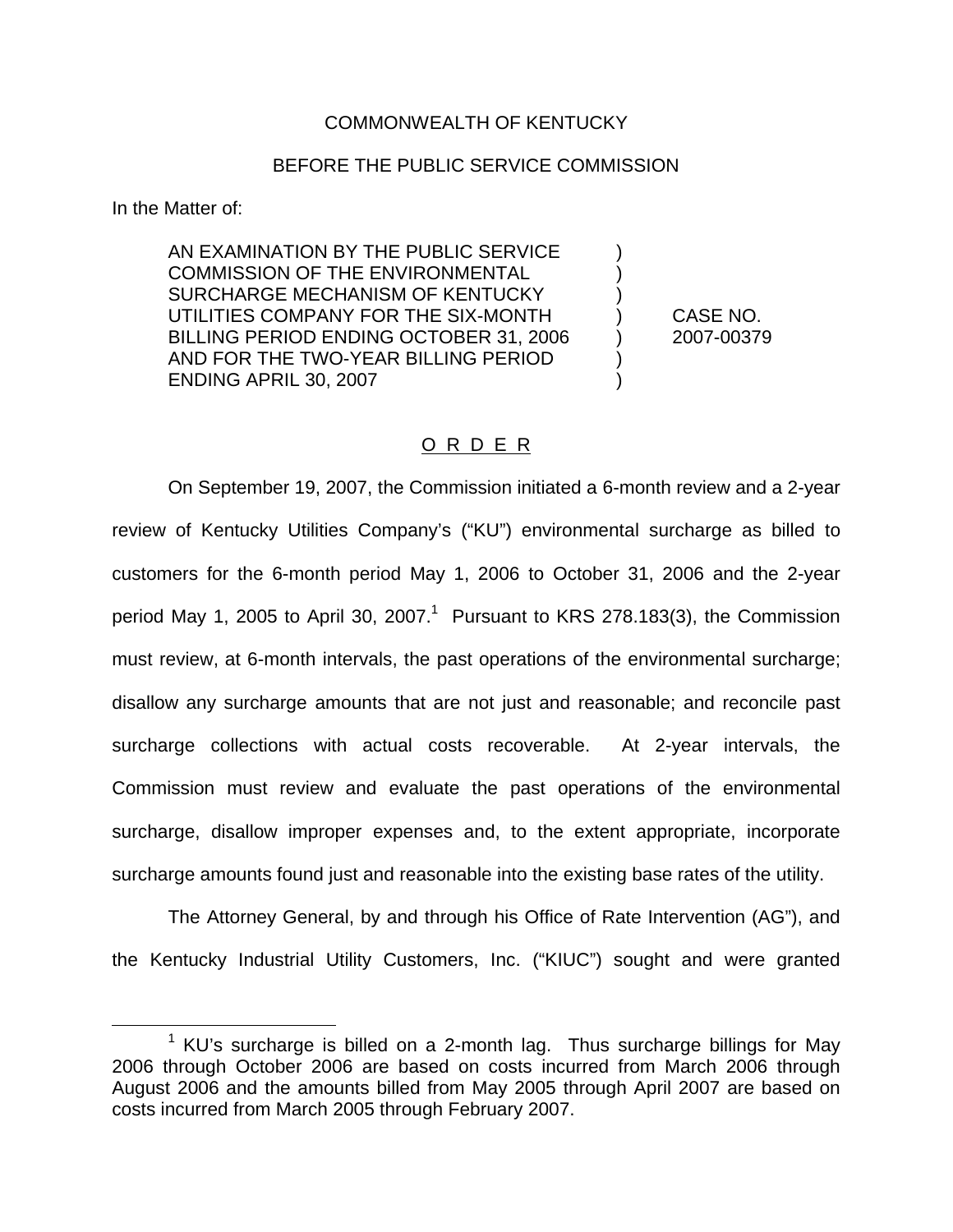intervention in this proceeding. The Commission issued a procedural schedule on September 19, 2007 that provided for discovery, the filing of prepared testimony, an informal conference, and a public hearing. KU filed prepared direct testimony and responded to requests for information. The intervenors did not file requests for information or submit testimony. On December 12, 2007, KU filed a motion requesting that this case now be submitted for a decision based on the existing record of evidence without a hearing. KU's motion also stated that it had been authorized to represent that KIUC did not desire to submit further discovery, file testimony, or participate in a hearing.<sup>2</sup> On December 13, 2007, the AG filed a statement indicating he took no position on the case and deferred to the Commission regarding the appropriateness of the filing. $3$  Based on KU's unopposed motion and finding good cause, the Commission will now adjudicate this case based on the evidence of record without a hearing.

## SURCHARGE ADJUSTMENT

The September 19, 2007 Order initiating this case indicated that since each of the six periods under review in this proceeding may have resulted in over- or underrecoveries, the Commission would entertain proposals to adopt one adjustment factor to net all over- or under-recoveries. KU determined that it had a net under-recovery of its environmental costs for all the periods of  $$1,699,755<sup>4</sup>$  KU proposed that the net underrecovery be collected from customers over a 4-month period by increasing the total jurisdictional environmental surcharge revenue requirement by \$424,939 per month for

<sup>&</sup>lt;sup>2</sup> Motion of KU to Submit Case for Decision at 2-3.

<sup>&</sup>lt;sup>3</sup> AG's Notice at 1.

<sup>4</sup> Conroy Direct Testimony at 4.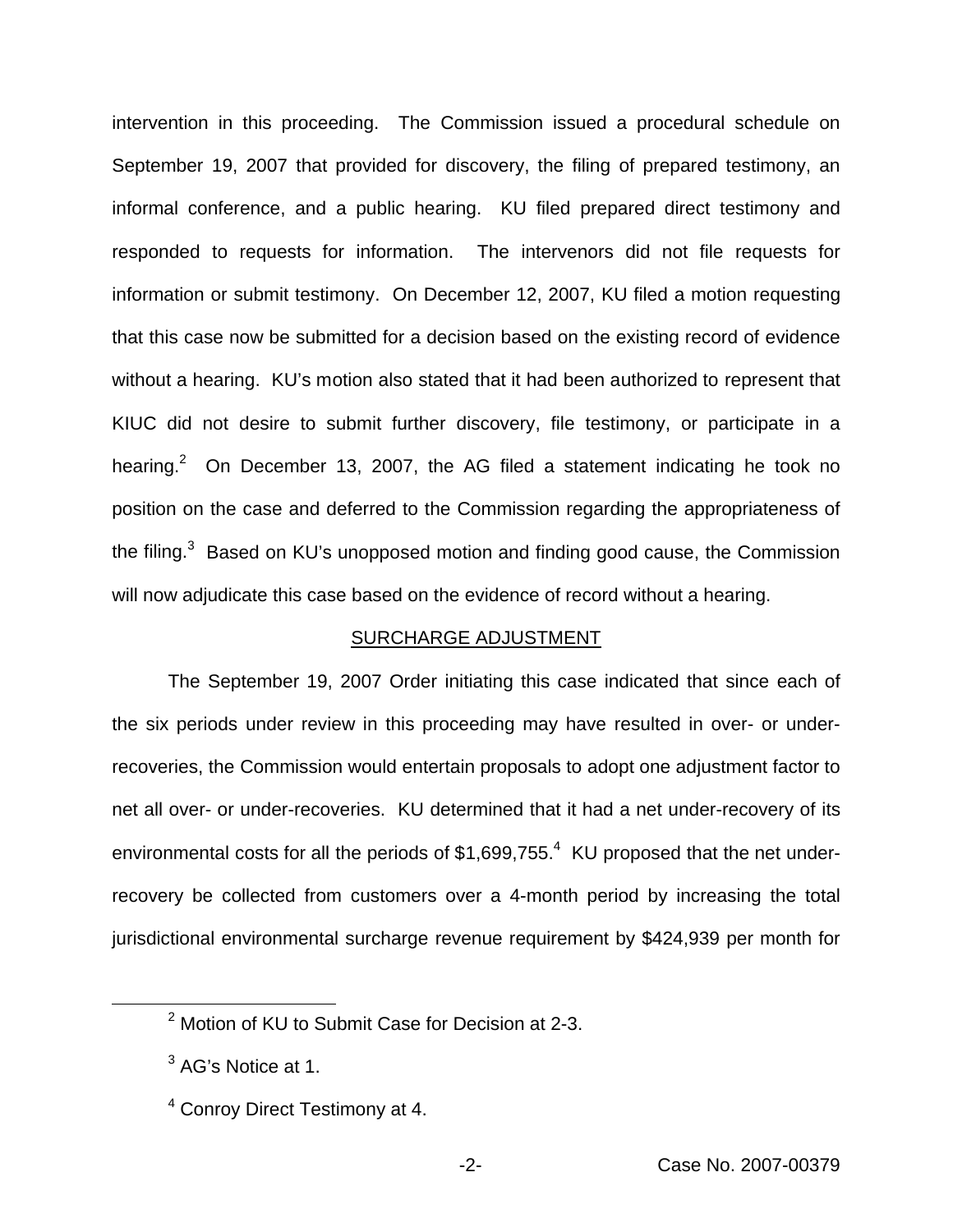the first 3 months and \$424,938 for the fourth month beginning in the first billing month following the Commission's decision in this proceeding.<sup>5</sup>

The Commission has reviewed and finds reasonable KU's calculation of a net under-recovery of \$1,699,755 for the billing periods covered in this proceeding. The Commission also finds reasonable KU's proposal to increase the total jurisdictional environmental surcharge revenue requirement in each of the first 4 billing months following the date of this Order, with the increase in the first 3 months being \$424,939 and the increase in the fourth month being \$424,938. The Commission has estimated a customer with a \$100 electric bill would see an increase of approximately \$0.50 per month associated with the recovery of the net under-recovery during the 4-month period.

#### SURCHARGE ROLL-IN

KU proposed that it was appropriate in this case to incorporate surcharge amounts found just and reasonable for the 2-year billing period into existing base rates. KU recommended that this "roll-in" be in the amount of \$23,680,507.<sup>6</sup> KU determined the roll-in amount using the base-current methodology. The proposed roll-in will require the recalculation of the Base Environmental Surcharge Factor ("BESF") component of

 $<sup>5</sup>$  Id. at 5.</sup>

 $6$  Id.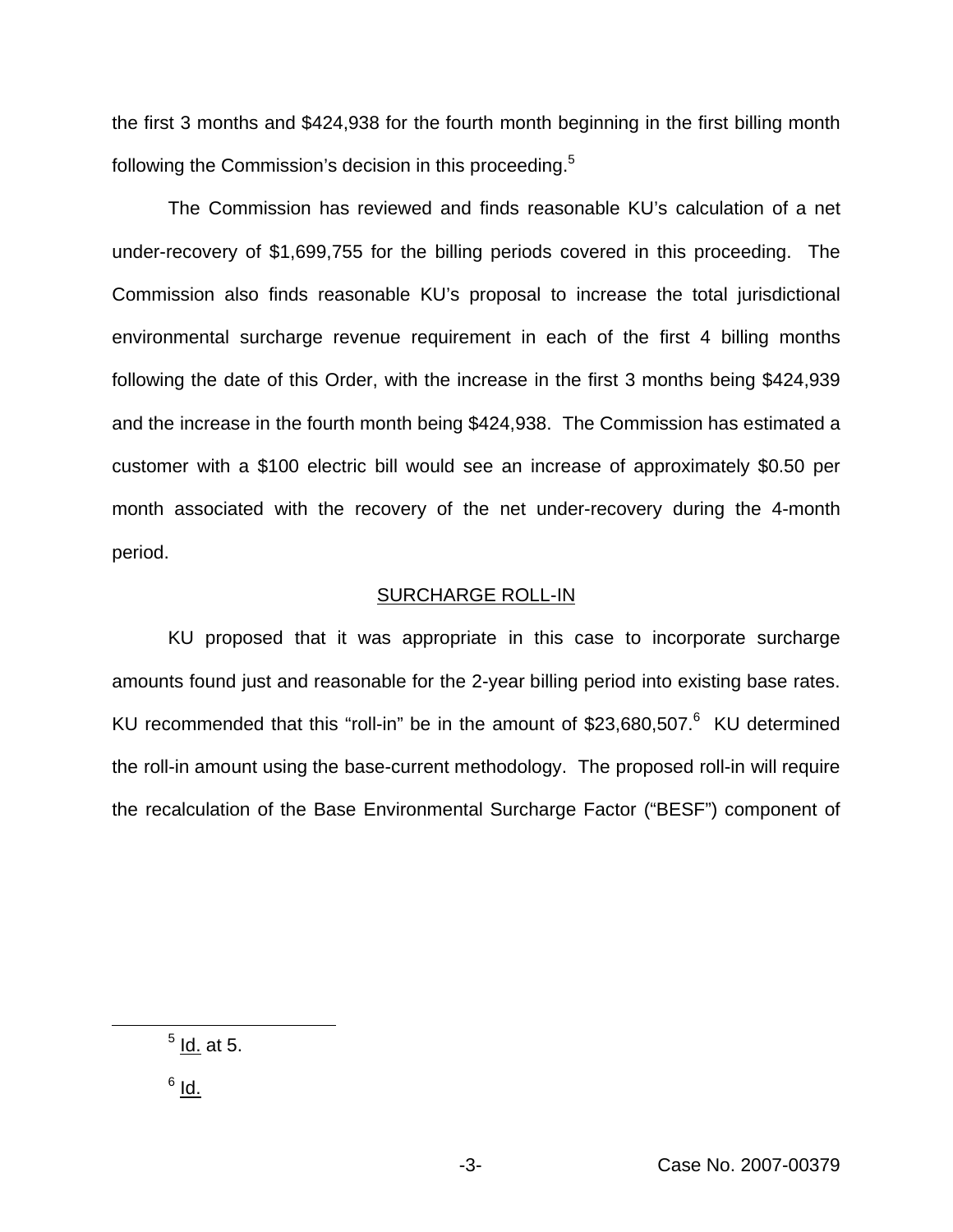KU's surcharge mechanism.<sup>7</sup> Using the base revenues for the 12 months ending September 2007,<sup>8</sup> KU determined a BESF of 5.9833 percent. KU noted that in order to be consistent with the Commission's previous decisions in Case Nos. 2003-00068<sup>9</sup> and 2006-00129,<sup>10</sup> the BESF to be included in its surcharge mechanism would need to be calculated using base revenues for the 12-month period ending with the month preceding the month in which the Commission approved the roll-in.

The Commission has reviewed and finds it reasonable that \$23,680,507 from the surcharge should be rolled into existing base rates. The Commission also finds that KU should make a final determination of the BESF in a manner consistent with the Commission's decisions in Case Nos. 2003-00068 and 2006-00129 and submit its calculation of the BESF along with the first monthly surcharge filing submitted after the date of this Order.

 $<sup>7</sup>$  The surcharge mechanism uses the following formula to calculate the</sup> surcharge factor:  $MESF = CEST - BESF$ . MESF is the Monthly Billed Environmental Surcharge Factor. CESF is the Current Period Environmental Surcharge Factor and reflects the environmental costs for the current expense month. The BESF reflects the portion of total eligible environmental surcharge revenue requirement that has been rolled into base rates.

 $8$  This period reflected the most current 12 months of base revenue information as of the date KU filed its direct testimony and was provided for illustrative purposes.

<sup>&</sup>lt;sup>9</sup> Case No. 2003-00068, An Examination by the Public Service Commission of the Environmental Surcharge Mechanism of Kentucky Utilities Company for the Six-Month Billing Periods Ending January 31, 2001, July 31, 2001, January 31, 2002, and January 31, 2003 and for the Two-Year Billing Periods Ending July 31, 2000 and July 31, 2002, rehearing Order dated May 4, 2004.

<sup>&</sup>lt;sup>10</sup> Case No. 2006-00129, An Examination by the Public Service Commission of the Environmental Surcharge Mechanism of Kentucky Utilities Company for the Six-Month Billing Periods Ending July 31, 2003, January 31, 2004, January 31, 2005, July 31, 2005, and January 31, 2006 and for the Two-Year Billing Period Ending July 31, 2004, final Order dated January 31, 2007.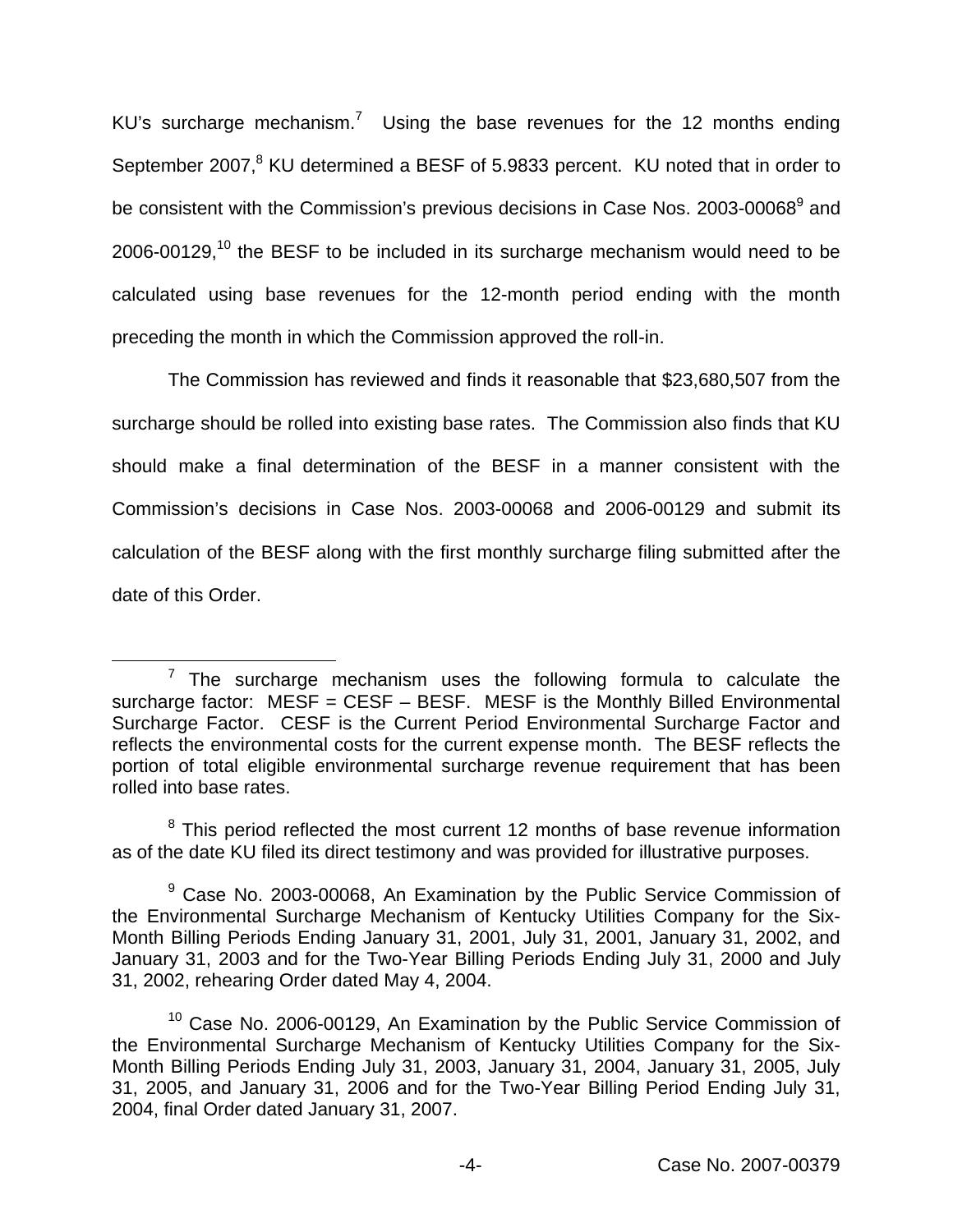### ALLOCATION OF ROLL-IN

KU proposed to follow the methodology approved by the Commission in Case No. 2006-00129, which allocates the roll-in amount to the customer classes on the basis of base-rate revenues. KU also proposed to follow the approach approved in Case No. 2006-00129 to assign the amount of the roll-in to the energy component of rate schedules with no separate demand charges and to the demand component for all rates that include a separately metered and billed demand component. Lighting rates would be billed on a per-light basis. $11$ 

The Commission has reviewed and finds reasonable KU's proposal to allocate the roll-in of \$23,680,507 on the basis of base-rate revenues. This approach is consistent with previous surcharge review cases where there has been a roll-in of the surcharge into existing base rates. The Commission also finds that KU's proposal concerning the assignment of the roll-in amounts to either the energy charge, demand charge, or on a per-light basis is reasonable and should be approved.

# RATE OF RETURN

KU stated that it believed the 10.50 percent rate of return on common equity ("ROE") established in Case No. 2006-00129 was the reasonable rate of return for environmental surcharge purposes. KU provided the outstanding balances for its longterm debt, short-term debt, and common equity as of February 28, 2007, the last billing month of the review periods. It also provided the blended interest rates for the long-

<sup>&</sup>lt;sup>11</sup> Response to the Commission Staff's First Data Request dated September 19, 2007, Item 11 and Revised Response to Item 11 filed October 24, 2007.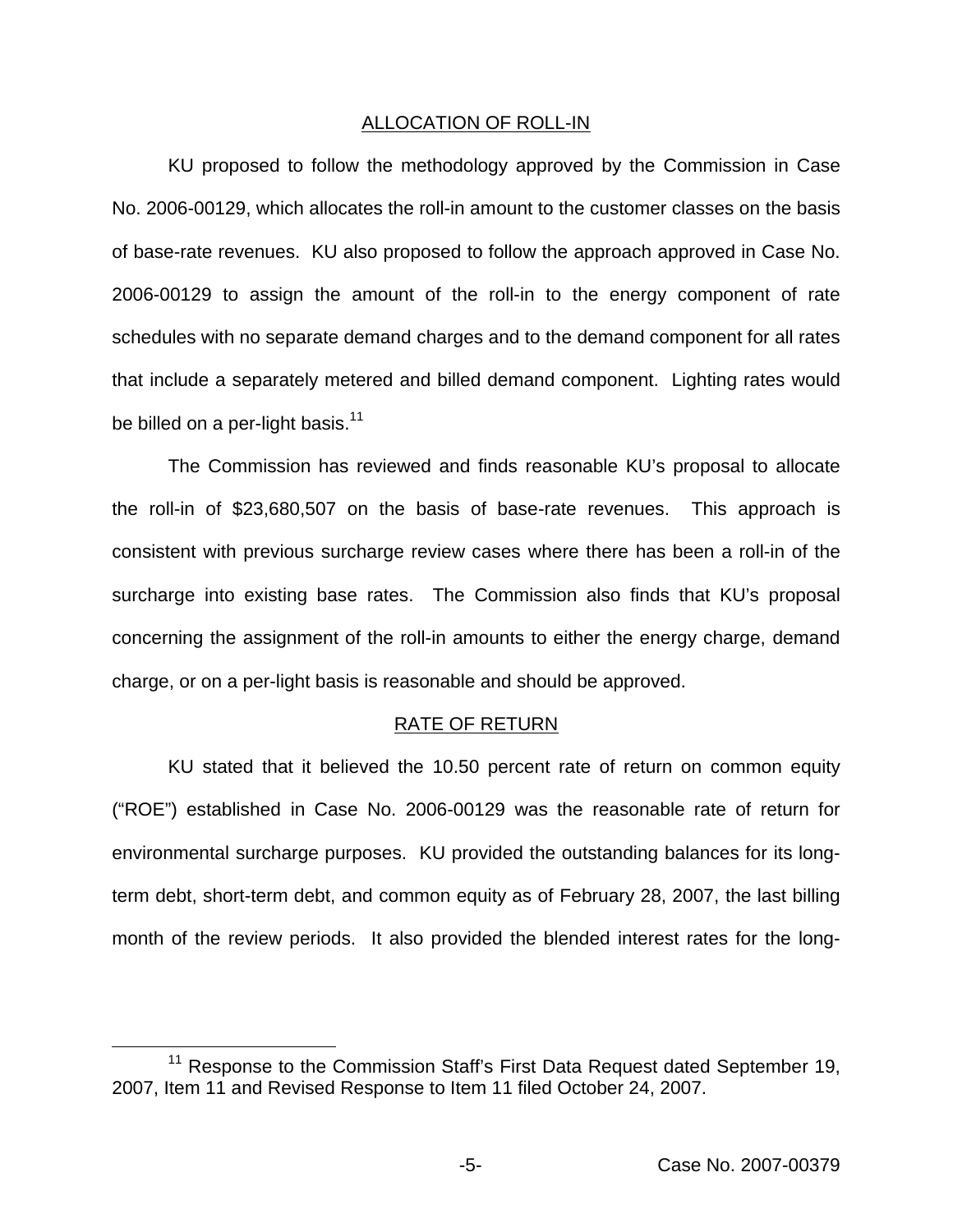term debt and short-term debt as of February 28, 2007.<sup>12</sup> Using this information, KU calculated an overall rate of return on capital, before income tax gross-up, of 7.99 percent.<sup>13</sup> KU also provided the overall rate of return on capital reflecting the tax grossup approach approved in Case No. 2004-00426.<sup>14</sup>

The Commission has reviewed KU's determination of the overall rate of return on capital and finds the 7.99 percent to be reasonable. The Commission has also reviewed the determination of the tax gross-up factor and finds that it is consistent with the approach approved in Case No. 2004-00426. Therefore, the Commission finds that the weighted average cost of capital of 7.99 percent and the income tax gross-up factor of 0.5797 should be used in all KU monthly environmental surcharge filings subsequent to the date of this Order.

# REPORTING FORMATS

KU proposed to include as part of the monthly filing forms ES Form 2.01, which shows the cost of limestone being used with the Ghent Unit 3 flue gas desulfurization equipment ("Scrubber"). The Ghent Unit 3 Scrubber was approved as part of the environmental compliance plan in Case No. 2004-00426 and the associated costs approved for recovery through the environmental surcharge. Since June 2007, KU has

 $12$  Id., Item 12.

 $13$  Id.

<sup>&</sup>lt;sup>14</sup> Case No. 2004-00426, The Application of Kentucky Utilities Company for a Certificate of Public Convenience and Necessity to Construct Flue Gas Desulfurization Systems and Approval of Its 2004 Compliance Plan for Recovery by Environmental Surcharge, final Order dated June 20, 2005; and Response to the Commission Staff's First Data Request dated September 19, 2007, Item 12. In the response, KU determined that the income tax gross-up factor was 0.5797, which would produce a tax grossed-up weighted average cost of capital of 11.42 percent.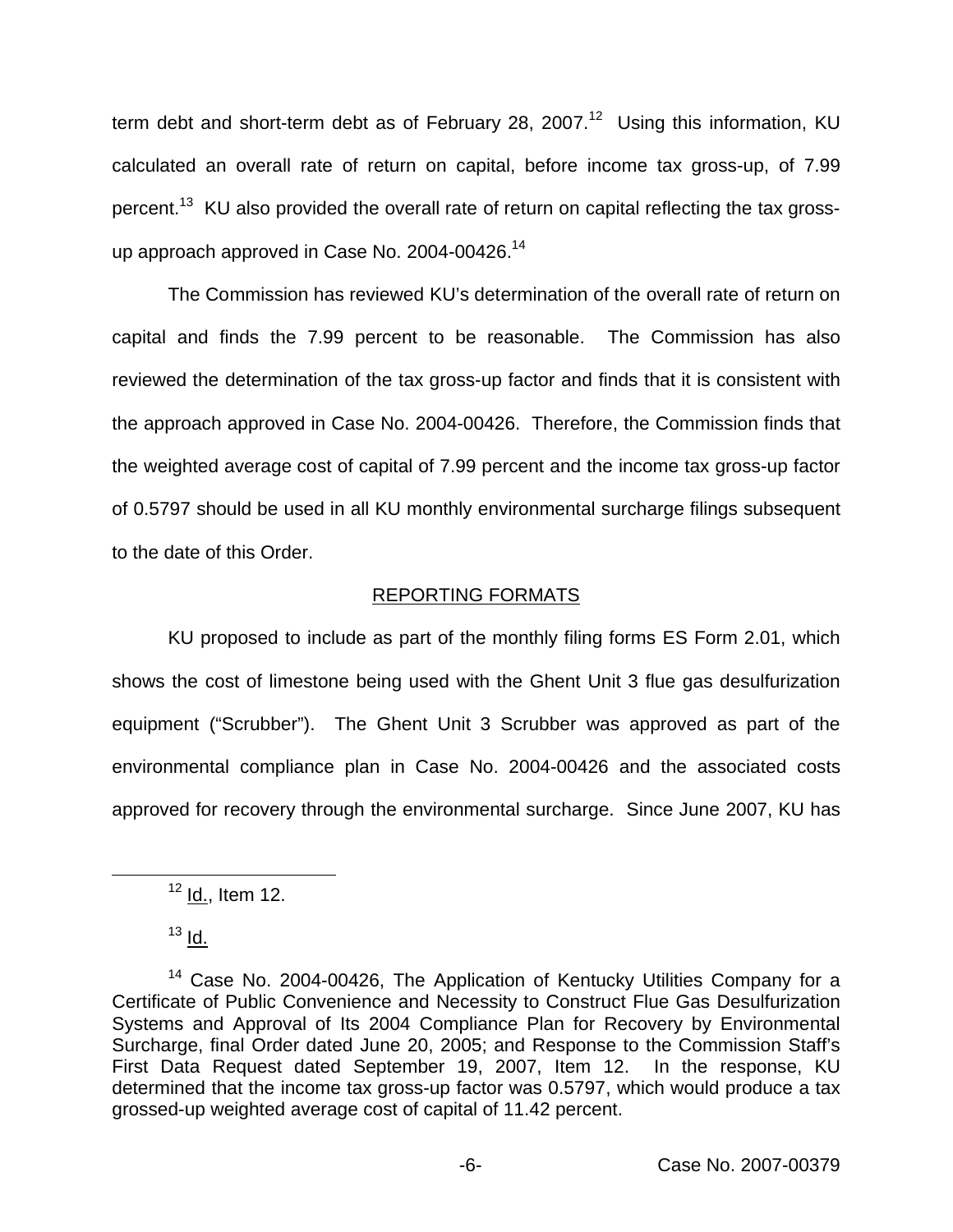been reporting the cost of limestone in a supplemental attachment to the monthly surcharge filing. The Commission has reviewed the proposed format and finds it should be adopted and approved for use with KU's first monthly surcharge filing submitted after the date of this Order.

IT IS THEREFORE ORDERED that:

1. KU's motion to submit this case for a decision on the existing evidence of record without a hearing is granted.

2. KU shall include a \$424,939 monthly increase in its jurisdictional environmental revenue requirement determined in the first 3 billing months following the date of this Order and \$424,938 in the fourth month following the date of this Order, as discussed herein.

3. KU shall roll into its existing base rates \$23,680,507 in environmental surcharge amounts found to be just and reasonable herein. The roll-in shall be allocated to the customer classes on the basis of base-rate revenues. The assignment of the roll-in amount to base rate components shall be as described herein.

4. KU shall calculate a revised BESF in a manner consistent with the Commission's Orders in Case Nos. 2003-00068 and 2006-00129. KU shall utilize the revised BESF in its first monthly surcharge filing submitted after the date of this Order and include all supporting calculations and workpapers used to determine the revised BESF.

5. KU shall use an overall rate of return on capital of 7.99 percent and a tax gross-up factor of 0.5797 in all monthly environmental surcharge filings subsequent to the date of this Order.